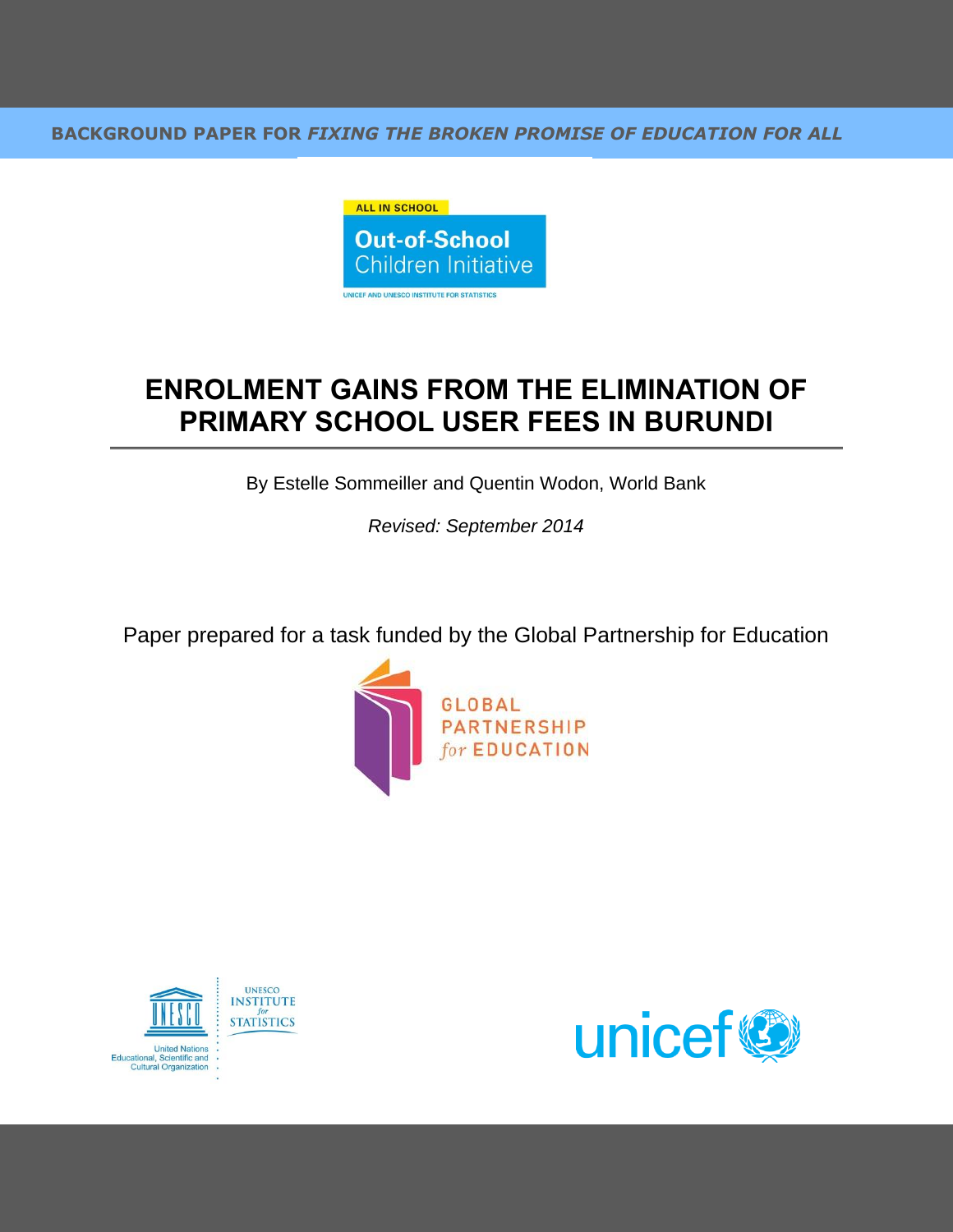#### **ENROLMENT GAINS FROM THE ELIMINATION OF PRIMARY SCHOOL USER FEES IN BURUNDI**

Estelle Sommeiller and Quentin Wodon<sup>1</sup>

*Following two decades of conflict and after a process of reconciliation that lasted several years, the newly elected President of Burundi declared in 2005 that primary education in public schools would be provided for free. The policy became effective starting with the 2005-06 school year. This chapter uses the 2006 QUIBB survey to*  analyze the impact of free primary education in Burundi on enrolment. After a brief *description of Burundi's education system and of some of the efforts implemented at the time by the government to improve education outcomes, we analyze the impact of free primary education on enrolment among various categories of household using purposeful questions in the household survey that aimed to measure the household response to the elimination of user fees. The free primary school policy helped increase enrolment dramatically, especially for the poor, but the quality of schooling still needs to be improved and barriers to schooling also remain, especially now at the secondary level.*

#### **1. Introduction**

In 1993, civil war broke out in Burundi between the Hutu majority and the Tutsi minority, plunging the country into a vicious circle of armed combats, chronic poverty, social fractures, and food insecurity. Close to two decades of conflict were to follow, costing the lives of over 300,000 people and forcing 1.2 million people (16% of the population) to flee their homes. The combined effect of the severe recession caused by the war as well as the lack of national consensus and the politico-economic embargo in force from 1996 to 1999 was a period of unprecedented impoverishment. By 2005, real per capita Gross Domestic Product had dropped to US\$105, a level similar to that of the mid-1960s (Baghdadli et al., 2008; Nganou et al., 2008). Human development educators in education and health also worsened significantly.

After several years of negotiations, a transitional government of reconciliation came to power in 2005. A new constitution was approved by national referendum and municipal, legislative and presidential elections were held. In August 2005, Pierre Nkurunziza, leader of a former rebel party, was elected President. In September, he proclaimed that primary education in public schools was to be provided for free. A poverty reduction strategy (Republic of Burundi, 2006) was soon approved with support from donors. The objective of this paper is to assess to what extent the turnaround of 2005, and especially the elimination of user fees in primary public schools, led to an increase in school enrolment, as well as who contributed from this increase.

It has long been recognized that the direct costs of schooling as well as the opportunity costs associated with schooling represent barriers for the poor to send their children to school (see for example Deininger, 2003 and Ravallion and Wodon, 2000). This is especially the case in sub-Saharan Africa, and this reality has led a large number of African governments to eliminate user fees, among others in Ethiopia, Kenya, Malawi, Tanzania, Uganda, and Zambia, although with

 $\overline{a}$ <sup>1</sup> Estelle Sommeiller is with IRES in France, and Quentin Wodon is with the World Bank. The views expressed in this paper are those of the authors, and need not reflect the views of the World Bank, its Executive Directors or the countries they represent. Funding for this work from the Global Partnership for Education is gratefully acknowledged.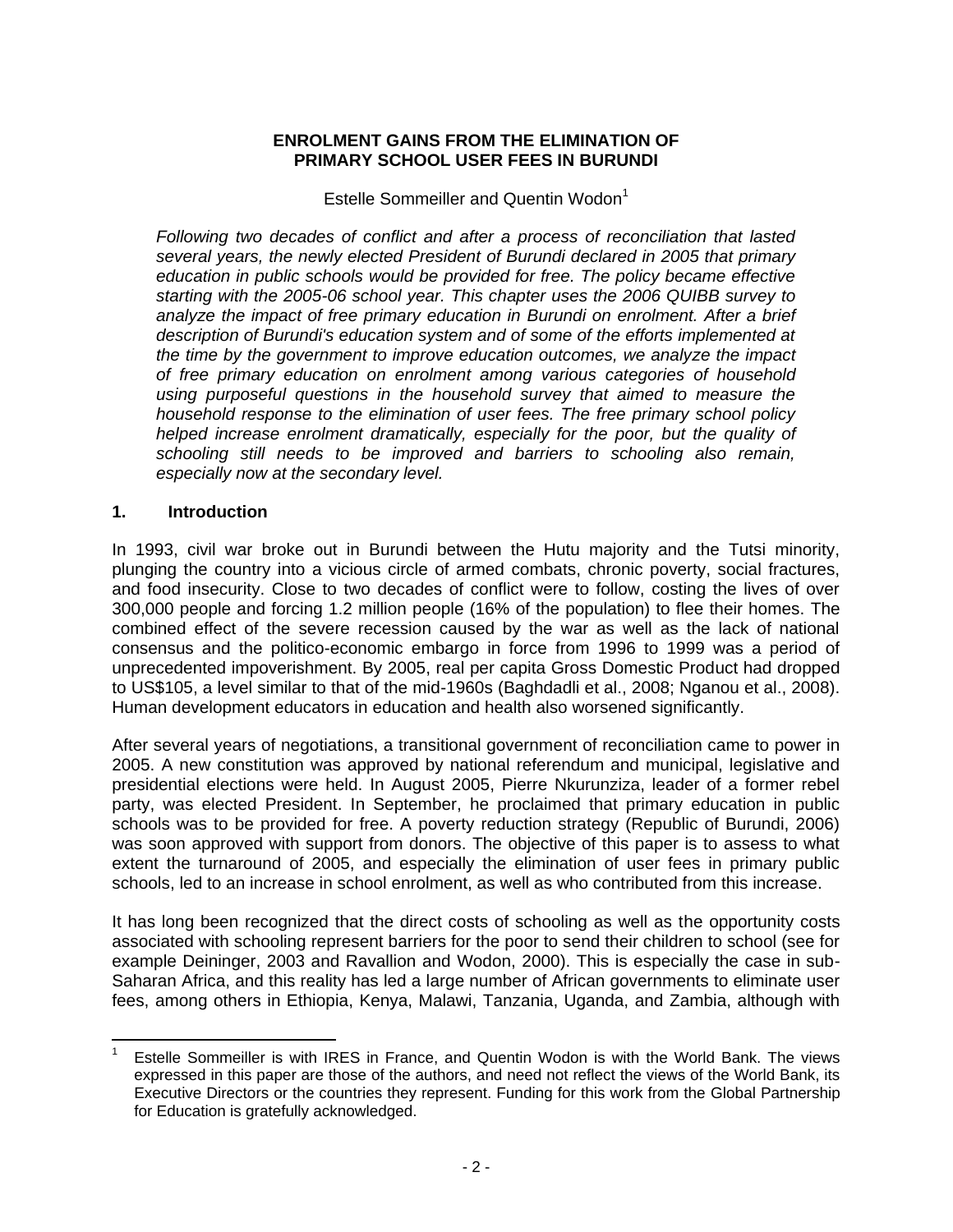mixed results depending on the country under consideration (see among others Avenstrup, 2006, Oketch and Rolleston, 2007a and 2007b, Nielsen, 2009, Nishimura et al. 2008, Sifuna, 2007, and World Bank and UNICEF, 2009 for reviews of these experiences<sup>2</sup>).

This paper uses household survey data to analyze the impact of free primary education in Burundi on the enrolment of children in schools. After a brief description in Section 2 of the education system and some of the efforts implemented by the government to improve education outcomes, especially in primary schools, we analyze in Section 3 the impact of free primary education on enrolment using data from a 2006 nationally representative household survey which included several questions to measure the household response to the elimination of user fees. Section 4 is devoted to some of the remaining barriers to schooling. A brief conclusion follows.

## **2. Administrative data on enrolment and government efforts**

Burundi's education system has a traditional structure similar to that in place in other countries in francophone Africa, with four distinct levels: nursery (4 to 6-year-olds), primary (7 to 12-yearolds), secondary (13 to 18-year-olds) and higher education. Secondary education can itself be divided into three main branches: general secondary education consisting of two cycles; technical/professional education provided by educational establishments; and primary teacher training schools. With regard to higher education, until 1999 there was only one university– the *Université de Burundi* – administrated by the state, although more recently a number of private institutions have also entered the market. Progress through the hierarchy of the education system is controlled at three levels: the national competitive examination at the end of primary school, the examination at the end of the first cycle of secondary school and the state examination at the end of the second cycle of secondary school. In this paper, we focus on primary education, and especially on the impact of the elimination of user fees on primary enrolment.

Around 2003-2005, as the democratic process took hold and the conflict effectively ended, the needs of the education sector where large (Obura, 2008). Many facilities had been destroyed or damaged by the conflict and access to education had been limited for an entire generation of young people. Some of those who had been most affected included children from displaced families who were now starting to return to the country, as well as orphans and former child soldiers. Thanks in part to the elimination of user fees, remarkable progress was then achieved in primary education in just a few years (Republic of Burundi, 2006, 2008, 2009).

As shown in **Table 1**, the gross primary enrolment rate jumped from 81.6% in 2004-2005 to 101.3% in 2005-2006, and continued to increase thereafter to reach 130.4% in 2008-2009. The gender parity index in primary education also increased from 0.86 in 2005-2006 to 0.95 in 2008- 2009, suggesting faster gains in enrolment for girls than for boys. In terms of the numbers of children enrolled, the elimination of user fees contributed to an increase in enrolment in primary school to 1.3 million students in 2005-06, versus one million in 2004-05 *(see Figure 1),* but large urban-rural and regional disparities in enrolment still persist.

 $\frac{1}{2}$ The impact of those reforms has varied from one country to another. For example in Uganda free primary education was introduced in 1997 and contributed to a very large increase in the gross primary school enrolment rate. In Tanzania, the positive repercussions of free education, introduced in 2001, have been slower to appear due, among other things, to a lack of school infrastructures. In Kenya also, free primary education introduced in 2003 appears to have resulted in a limited increase in the net enrolment rate at least in the first few years after the reform.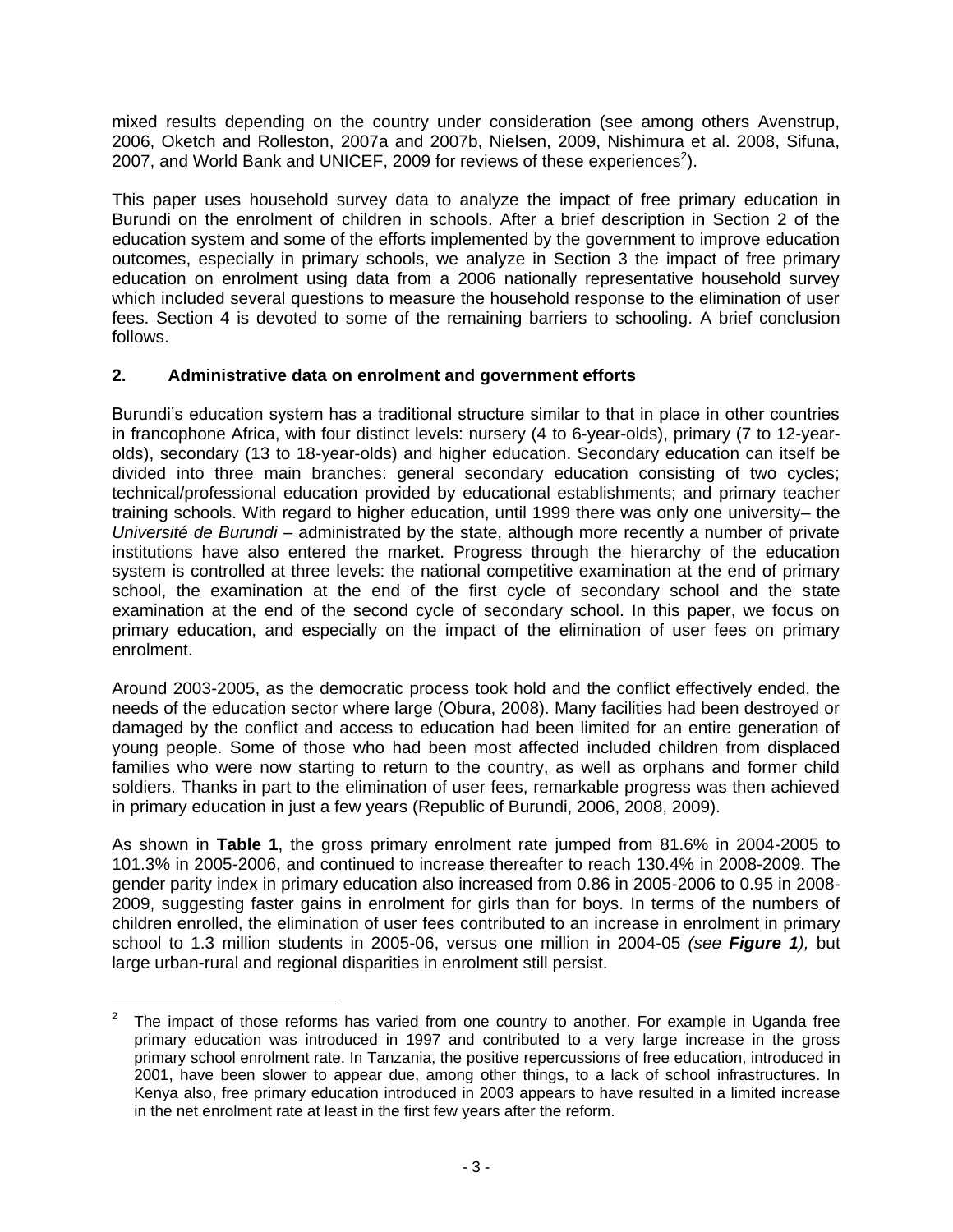| Province         | 2003-2004 | 2004-2005 | 2005-2006 | 2006-2007 | 2007-2008 | 2008-2009 |
|------------------|-----------|-----------|-----------|-----------|-----------|-----------|
| <b>Bubanza</b>   | 70.5      | 71.2      | 86.6      | 95.2      | 108.9     | 117.2     |
| Bujumbura Mairie | 101.8     | 124.3     | 141.9     | 119.8     | 112.9     | 102.3     |
| Bujumbura Rural  | 92.3      | 86.9      | 95.6      | 116.6     | 127.3     | 131.2     |
| Bururi           | 112.5     | 108.3     | 122.2     | 140.9     | 141.3     | 162.1     |
| Cankuzo          | 75.8      | 74.9      | 97.5      | 79.8      | 130.3     | 137.0     |
| Cibitoke         | 77.2      | 74.6      | 91.9      | 101.7     | 122.6     | 129.5     |
| Gitega           | 93.8      | 88.9      | 106.6     | 112.0     | 134.9     | 138.1     |
| Karusi           | 78.9      | 83.2      | 100.1     | 104.5     | 129.7     | 135.2     |
| Kayanza          | 68.7      | 75.2      | 102.8     | 97.2      | 127.0     | 134.6     |
| Kirundo          | 70.3      | 63.9      | 88.8      | 86.7      | 103.4     | 110.1     |
| Makamba          | 78.7      | 82.6      | 101.2     | 114.3     | 135.2     | 152.1     |
| Muramvya         | 96.2      | 96.3      | 115.4     | 125.3     | 151.9     | 153.7     |
| Muyinga          | 57.8      | 56.4      | 74.7      | 85.7      | 96.0      | 105.5     |
| Mwaro            | 111.1     | 106.8     | 122.0     | 128.7     | 150.6     | 153.8     |
| Ngozi            | 58.3      | 57.1      | 86.4      | 91.5      | 117.7     | 122.1     |
| Rutana           | 85.3      | 90.9      | 117.8     | 96.3      | 123.3     | 133.4     |
| Ruyigi           | 63.5      | 80.1      | 105.8     | 101.4     | 117.6     | 127.2     |
| Total            | 81.0      | 81.6      | 101.3     | 105.2     | 123.5     | 130.4     |

**Table 1. Change in gross primary school enrolment rates by province, 2003-2009** 

*Source: Ministry of National Education*





*Source: Statistical Yearbook of Burundi*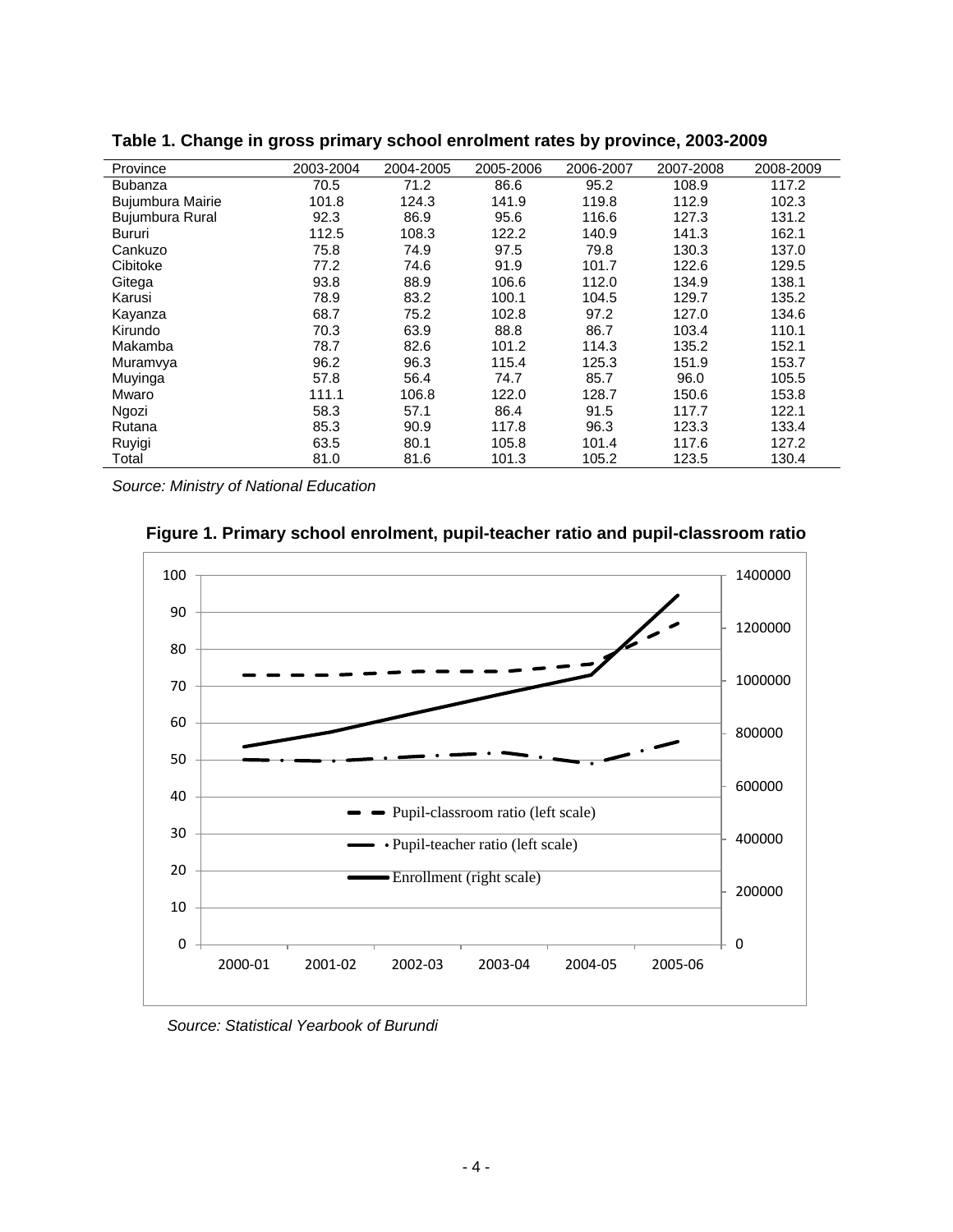The appraisal of the education system carried out within the framework of the Poverty Reduction Strategy Paper (Republic of Burundi, 2006) just after the elimination of user fees in public primary schools highlighted several priorities. First, the physical capacity of the system to welcome the influx of the students was limited. This is clear in Figure 1 in terms of the increase in the pupil-teacher and pupil-classroom ratios in 2005-06, as compared to the previous year. Thus it became a priority to increase the numbers of classrooms and teachers, and this took a bit of time. In the 2007–2008 academic year for example, 1,894 new classrooms were built and 2,780 new primary school teachers were hired. Additional efforts highlighted in subsequent progress reports on the implementation of the PRSP include education materials such as textbooks that were made available to a larger number of children, continuing education programs that were implemented for teachers, school principals, and inspectors, and improved conditions for teachers through initiatives such as a teacher housing fund created in 2008. Inputs such as cement and sheet metal were distributed to communities for the building of new school facilities, especially at the secondary level where an overwhelming majority of schools are run by communities instead of the government. Religious groups and NGOs were also key partners in the expansion of the secondary school network.

The substantial efforts implemented by the government to increase access to education are visible through the budget as well. According to a World Bank (2006) education country status report, public spending allocated to education doubled in nominal terms from FBu 20.9 billion in 2001 to FBu 44.9 billion in 2006 (at that time, one US\$ was worth about FBu 1,000). As a proportion of total budgetary allocations, spending for education increased by five percentage points over the same period. Since then, funding for education has continued to increase in absolute terms, although less so as a percentage of total budgetary expenditures. For example, while the budget for education increased only by 2% in 2007, the increase for 2008 was at 28%, and more than half of the budget for education is allocated to primary education in 2006 and 2007, and remained relatively high at 48% in 2008 despite the fact that funding for secondary schooling increased by nearly a third in that year.

## **3. Impact of the elimination of user fees on enrolment**

It is clear that enrolment in primary education increased substantially in 2005-2006, but administrative data does not tell us who benefited from this increase. In principle, analyzing the distributional impact of a public policy requires the availability of data for the periods before and after the introduction of the policy. Panel data are particularly useful. Yet in Burundi, household surveys are scarce even in cross-sectional settings, not to speak of panel data. Fortunately the questions asked in the nationally representative 2006 QUIBB *(Questionnaire des Indicateurs de Base du Bien-être)* survey provide us with a good idea of the impact of free primary education on the enrolment of children for various types of household because the households were asked several questions about the enrolment of their children in school before and after the reform.

More precisely, the following questions were asked in the QUIBB survey: "(1) In August 2005, the President of the Republic decided to abandon school tuition fees in public primary schools. Are you aware of this? (Yes/No); (2) If the President hadn't decided to introduce free tuition, do you think that your child (children) who is (are) now at primary school would have stayed at home? (Yes/No); (3) If yes, could you tell me the names of these children who might not have gone to school?; (4) Before this school year, did one of your children not enrol at primary school because you didn't have enough money to pay the tuition fees? (Yes/No); (5) Are some of these children, who stayed at home because of the tuition fees, enrolled this year? (Yes/No); and finally, (6) If yes, could you tell me the names of these children?"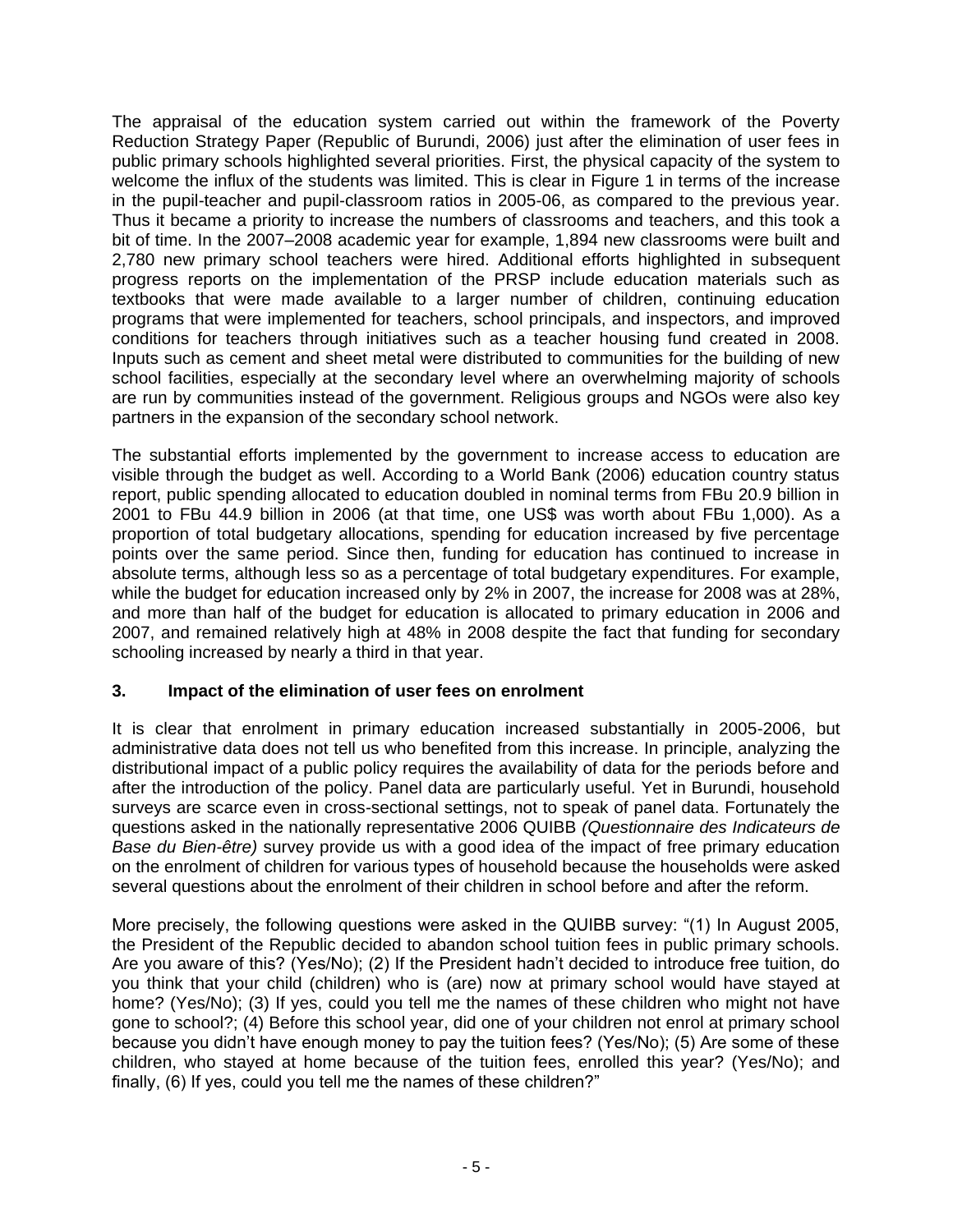According to the survey data *(see Table 2)* 97% of households were aware of the decision to introduce free primary education, which in itself is already remarkable in a country as poor as Burundi. If school had not been free, 41.4% of the poorest households (first quintile calculated according to household consumption per adult equivalent) think that some of their children who are currently enrolled in primary school would have stayed at home. The proportion falls to only 13.1% for the richest households. Among the poorest households, 36.1% claim that at least two of their children were at risk of not going to school. Before the 2005-2006 school year, 32.1% of households in the poorest quintile had experienced a situation where one of their children did not go to school due a lack of money to pay enrolment fees, while 37.7% of the poorest households where children had stayed at home in 2005 due to the tuition fees enrolled some of their children in school in 2006 (the questions aimed at identifying the children who benefited from this suggest that one child per household was enrolled in 61.3% of the poorest households and two children in 28.4% of these households). The proportion is much smaller for the most affluent households.

|           | Number of<br>observations                                                                          | Urban                                                                                | Rural | Q1      | Q2                                                | Q3    | Q4      | Q5    |  |  |  |
|-----------|----------------------------------------------------------------------------------------------------|--------------------------------------------------------------------------------------|-------|---------|---------------------------------------------------|-------|---------|-------|--|--|--|
|           |                                                                                                    | In August 2005, the President of the Republic decided to abandon school tuition fees |       |         |                                                   |       |         |       |  |  |  |
|           |                                                                                                    |                                                                                      |       |         | in public primary schools. Are you aware of this? |       |         |       |  |  |  |
| Yes       | 6.728                                                                                              | 97.8%                                                                                | 96.4% | 96.8%   | 98.0%                                             | 96.3% | 96.4%   | 96.1% |  |  |  |
| <b>No</b> | 237                                                                                                | 2.2%                                                                                 | 3.6%  | $3.2\%$ | $2.0\%$                                           | 3.7%  | $3.6\%$ | 3.9%  |  |  |  |
|           | If the President hadn't decided to introduce free tuition, do you think that your child (children) |                                                                                      |       |         |                                                   |       |         |       |  |  |  |
|           |                                                                                                    | who is (are) now at primary school would have stayed at home?                        |       |         |                                                   |       |         |       |  |  |  |
| Yes       | 1.360                                                                                              | 16.2%                                                                                | 27.4% | 41.4%   | 35.7%                                             | 26.9% | 20.6%   | 13.1% |  |  |  |
| No.       | 3.853                                                                                              | 83.8%                                                                                | 72.6% | 58.6%   | 64.3%                                             | 73.1% | 79.4%   | 86.9% |  |  |  |
|           | Before this school year, did one of your children not enrol at primary school                      |                                                                                      |       |         |                                                   |       |         |       |  |  |  |
|           |                                                                                                    | because you didn't have enough money to pay the tuition fees?                        |       |         |                                                   |       |         |       |  |  |  |
| Yes       | 960                                                                                                | 12.1%                                                                                | 20.3% | 32.1%   | 22.9%                                             | 20.4% | 16.3%   | 9.6%  |  |  |  |
| No.       | 4,002                                                                                              | 87.9%                                                                                | 79.7% | 67.9%   | 77.1%                                             | 79.6% | 83.7%   | 90.4% |  |  |  |
|           | Are some of these children who stayed at home because of the tuition fees enrolled this year?      |                                                                                      |       |         |                                                   |       |         |       |  |  |  |
| Yes       | 511                                                                                                | 31.3%                                                                                | 31.2% | 37.7%   | 36.6%                                             | 27.7% | 30.2%   | 21.1% |  |  |  |
| No.       | 1,124                                                                                              | 68.7%                                                                                | 68.8% | 62.3%   | 63.4%                                             | 72.3% | 69.8%   | 78.9% |  |  |  |

|  |  |  |  |  | Table 2. Impact of free primary education on school enrolment, 2006 |  |  |  |  |
|--|--|--|--|--|---------------------------------------------------------------------|--|--|--|--|
|--|--|--|--|--|---------------------------------------------------------------------|--|--|--|--|

*Source: Authors, using data from the 2006 QUIBB survey*

The data presented in Table 2 suggest that free primary education had a major impact on the enrolment of children in schools, especially in the poorest quintiles. **Table 3** provides a more detailed profile of the children having benefited from the free education policy insofar as they enrolled in school following the introduction of free education. The questionnaire enables us to identify exactly who these children are. Hence, in Table 3, three groups of children can be distinguished: children who already attended school before the reform, children who have enrolled in school since the reform and children who are still not enrolled in school.

The following results can be observed. 31.8% of children aged 6 to 11 enrolled in school after the introduction of free education. Although not indicated in Table 3, it is possible to demonstrate that among these newly enrolled children aged 6 to 11, 28.2% were from the poorest quintile, 26.0% from the second quintile, 19.8% from the third, 16.6% from the fourth and 9.4% from the richest quintile. Thus this confirms that the policy benefitted the poorest disproportionately, as could have been expected.

The profile of the newly enrolled children provided in Table 3 also shows that the impact of free education was stronger for (1) relatively young children (6 to 11-year-olds and 12 to 15-year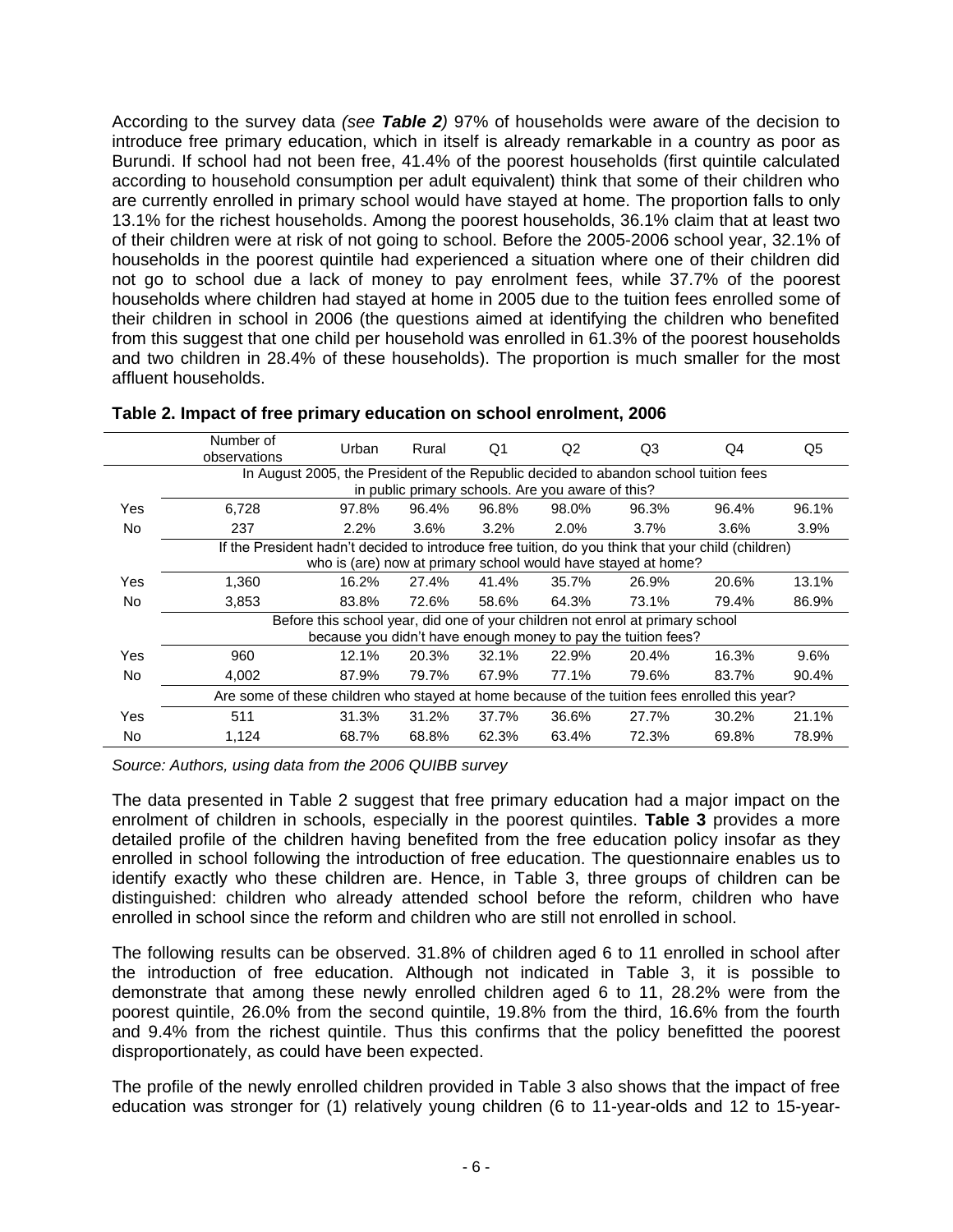olds as compared to older children aged 15 to 18), which is quite normal as the elimination of user fees concerned primary schools only; (2) children who do not work, although it should be noted that the decision whether or not to work depends in part on the decision whether or not to enroll in school; (3) rural children compared to urban children; (4) children belonging to poorer households, as already discussed; (5) children belonging to households where at least one member of the family is handicapped, which is another indicator of vulnerability; (6) children from households where the household head had a low level of education; and (7) households where the head worked in agriculture (as opposed to industry or services). However, there is relatively little difference in impact according to whether the child was displaced due to the war, the sex of the head of household or his/her marital status, the sex of the child, whether or not the child is an orphan, and the distance of the child from the different services identified in the survey. The main result is therefore not surprising: free education was a rather pro-poor measure.

|                                                 | Number of    | Children          | Children          | Children not      |
|-------------------------------------------------|--------------|-------------------|-------------------|-------------------|
|                                                 | observations | enrolled before   | enrolled since    | enrolled since    |
|                                                 |              | the reform $(\%)$ | the reform $(\%)$ | the reform $(\%)$ |
| <b>Characteristics of the child</b>             |              |                   |                   |                   |
| 6-11 year-old                                   | 4,314        | 64.1              | 31.8              | 4.1               |
| 12-15 year-old                                  | 3,837        | 56.9              | 25.9              | 17.2              |
| 16-18 year-old                                  | 2,211        | 35.4              | 13.9              | 50.7              |
| Boy                                             | 4,343        | 56.8              | 26.1              | 17.0              |
| Girl                                            | 4,372        | 55.0              | 24.2              | 20.9              |
| Eldest child                                    | 2,523        | 52.8              | 21.0              | 26.2              |
| Orphan                                          | 2,792        | 48.7              | 25.8              | 25.5              |
| <b>Works</b>                                    | 645          | 11.0              | 9.1               | 79.8              |
| <b>Characteristics of the household</b>         |              |                   |                   |                   |
| Urban                                           | 1,372        | 70.8              | 16.6              | 12.6              |
| Rural                                           | 8,990        | 52.9              | 27.2              | 19.9              |
| Poorest (Q1)                                    | 2,240        | 43.5              | 33.7              | 22.9              |
| Second quintile (Q2)                            | 2,220        | 49.0              | 31.3              | 19.7              |
| Third quintile (Q3)                             | 2,072        | 55.6              | 25.5              | 18.9              |
| Fourth quintile (Q4)                            | 2,013        | 62.2              | 22.1              | 15.7              |
| Richest (Q5)                                    | 1,817        | 69.5              | 13.8              | 16.7              |
| Displaced war refugees                          | 7,279        | 52.2              | 28.3              | 19.5              |
| Households with female head                     | 2,054        | 49.3              | 28.3              | 22.4              |
| Households where head is not married            | 2,673        | 49.3              | 27.6              | 23.1              |
| Households with at least one handicapped member | 1,229        | 48.1              | 31.7              | 20.2              |
| Level of education of head of household         |              |                   |                   |                   |
| No education                                    |              |                   |                   |                   |
| Primary school                                  | 3,404        | 60.2              | 24.5              | 15.3              |
| Koranic school                                  | 2,786        | 49.4              | 27.6              | 23.0              |
| Secondary school                                | 623          | 74.2              | 11.6              | 14.3              |
| Higher education                                |              |                   |                   |                   |
| <b>Employment of head of household</b>          |              |                   |                   |                   |
| Agriculture                                     | 2,190        | 43.2              | 34.5              | 22.3              |
| Industry                                        | 359          | 59.6              | 22.6              | 17.8              |
| Commerce                                        | 874          | 63.3              | 23.2              | 13.5              |
| <b>Services</b>                                 | 805          | 76.9              | 11.8              | 11.3              |
| Distance to services (ref.: <15 minutes)        |              |                   |                   |                   |
| Between 15 and 30 minutes from public transport | 4,452        | 55.6              | 25.2              | 19.2              |
| More than 30 minutes from public transport      | 2,723        | 52.7              | 27.4              | 19.9              |
| Between 15 and 30 minutes from primary school   | 5,754        | 55.4              | 25.4              | 19.2              |
| More than 30 minutes from primary school        | 4,036        | 53.6              | 26.7              | 19.7              |
| Between 15 and 30 minutes from secondary school | 4,829        | 56.5              | 24.4              | 19.1              |
|                                                 |              | 50.7              | 29.9              | 19.5              |
| More than 30 minutes secondary school           | 2,726        |                   |                   |                   |

#### **Table 3. Profile of children by school enrolment status, 2006**

*Source: Authors, using data from the 2006 QUIBB survey*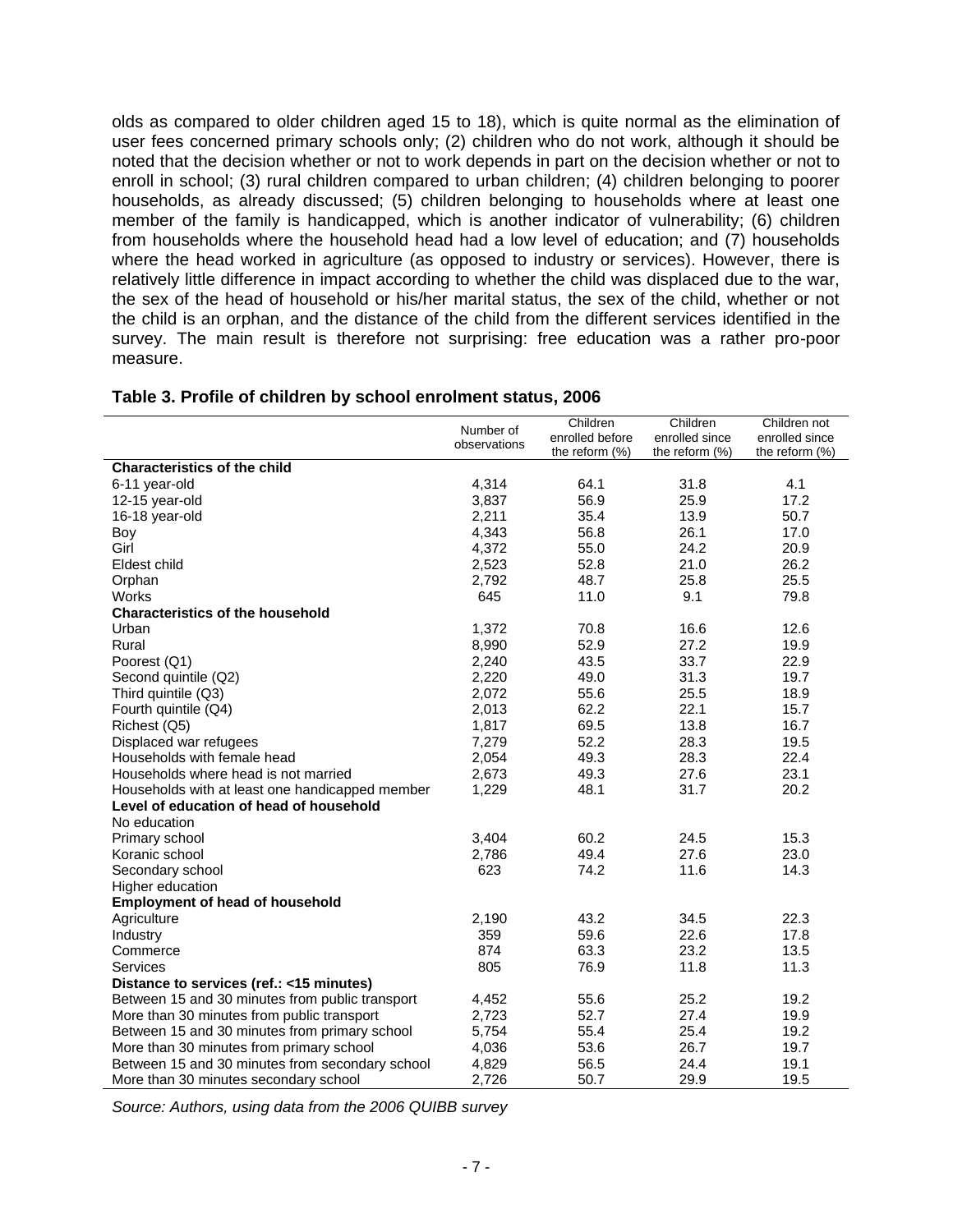## **4. Remaining obstacles to schooling**

Although free primary education has helped to increase the rate of enrolment of children in schools, especially among poorer households, this does not mean that all children in age of going to primary school are enrolled or that the cost of education is no longer a barrier for some households, especially after the primary level. **Table 4** presents data from the 2006 QUIBB survey concerning the main reasons cited by parents for not enrolling some of their children in school. The statistics are presented for two age groups (6 to 11-year-olds and 12 to 18-yearolds) and for the older children a distinction is made between boys and girls (for the younger children, there are few differences between boys and girls in the reasons for not being enrolled).

|                      | Urban                 | Rural | Q <sub>1</sub> | Q2                         | Q <sub>3</sub> | Q4   | Q <sub>5</sub> |
|----------------------|-----------------------|-------|----------------|----------------------------|----------------|------|----------------|
|                      | Children aged 6 to 11 |       |                |                            |                |      |                |
| Too young            | 73.1                  | 56.4  | 53.0           | 50.9                       | 58.1           | 67.7 | 70.7           |
| School too expensive | 1.5                   | 12.5  | 13.9           | 15.8                       | 11.0           | 7.7  | 4.1            |
| Work                 | 4.1                   | 5.9   | 7.2            | 7.0                        | 3.8            | 4.1  | 4.5            |
| <b>Illness</b>       | 5.4                   | 6.4   | 5.5            | 5.7                        | 9.6            | 5.4  | 6.2            |
| Too old              | 0.7                   | 4.1   | 5.3            | 3.5                        | 4.3            | 2.1  | 2.3            |
| Pointless            | 1.6                   | 1.5   | 1.5            | 2.8                        | 0.6            | 1.1  | 0.0            |
| School too far away  | 0.0                   | 0.9   | 0.6            | 0.7                        | 1.9            | 0.9  | 0.7            |
| Failed exam          | 0.0                   | 1.0   | 0.5            | 1.2                        | 1.3            | 1.4  | 1.2            |
| Finished school      | 2.6                   | 0.2   | 0.3            | 0.4                        | 0.0            | 0.0  | 0.6            |
| Other                | 11.0                  | 11.0  | 12.0           | 12.0                       | 8.9            | 9.7  | 9.8            |
|                      |                       |       |                | Girls aged 12 to 18        |                |      |                |
| Pointless            | 22.6                  | 22.0  | 21.7           | 18.7                       | 19.7           | 26.9 | 27.5           |
| School too expensive | 19.6                  | 20.6  | 21.3           | 21.4                       | 23.3           | 16.0 | 17.5           |
| Too old              | 13.9                  | 14.0  | 14.1           | 14.7                       | 16.1           | 11.3 | 12.3           |
| Finished school      | 8.3                   | 9.1   | 11.7           | 6.7                        | 8.0            | 7.1  | 11.0           |
| Work                 | 8.1                   | 10.6  | 8.9            | 11.6                       | 10.8           | 14.2 | 7.1            |
| Failed exam          | 5.1                   | 6.2   | 5.2            | 5.2                        | 5.4            | 8.9  | 8.8            |
| School too far away  | 4.6                   | 2.6   | 2.6            | 2.3                        | 1.7            | 4.2  | 3.1            |
| Too young            | 1.6                   | 1.5   | 1.0            | 1.0                        | 1.3            | 3.5  | 1.9            |
| Enceinte             | 5.9                   | 0.3   | 0.4            | 0.0                        | 0.6            | 0.3  | 2.4            |
| <b>Illness</b>       | 0.0                   | 0.7   | 0.3            | 0.9                        | 1.2            | 0.9  | 0.4            |
| Other                | 10.5                  | 12.4  | 12.9           | 17.6<br>Boys aged 12 to 18 | 12.1           | 6.8  | 7.9            |
|                      |                       |       |                |                            |                |      |                |
| Too old              | 18.8                  | 21.2  | 23.2           | 24.2                       | 18.7           | 15.8 | 18.1           |
| School too expensive | 18.5                  | 19.4  | 21.0           | 16.5                       | 22.1           | 18.9 | 16.9           |
| Work                 | 19.9                  | 15.7  | 19.2           | 11.0                       | 14.4           | 18.1 | 16.3           |
| Failed exam          | 11.4                  | 8.9   | 8.2            | 7.0                        | 12.2           | 11.3 | 8.2            |
| <b>Illness</b>       | 6.8                   | 5.6   | 3.2            | 6.5                        | 5.3            | 7.9  | 9.3            |
| Finished school      | 6.2                   | 5.6   | 3.1            | 7.8                        | 4.2            | 9.3  | 5.6            |
| Pointless            | 6.7                   | 5.2   | 2.5            | 7.3                        | 5.8            | 5.2  | 8.5            |
| Too young            | 1.4                   | 2.3   | 2.2            | 0.9                        | 2.6            | 1.5  | 6.4            |
| School too far away  | 0.0                   | 0.9   | 0.4            | 2.9                        | 0.0            | 0.0  | 0.0            |
| Other                | 10.3                  | 15.3  | 17.1           | 15.9                       | 14.7           | 12.0 | 10.9           |

|  | Table 4. Main reasons for not going to school, 2006 (%) |  |  |  |  |
|--|---------------------------------------------------------|--|--|--|--|
|  |                                                         |  |  |  |  |

*Source: Authors, using data from the 2006 QUIBB survey*

At the primary level, the main reason for not enrolling a child in school relates to the fact that the child is too young. Cost does not seem to be a barrier any more, and the other potential reasons for not being enrolled tend to be limited as well. Thus, as discussed previously, the elimination of school fees (rather than the opening or construction of new schools since opportunities to do so were limited in the first year after the announcement of the reform) helped reduce dramatically the barriers to schooling at the primary level, although efforts could still be undertaken to convince parents to send their child as soon as warranted to school.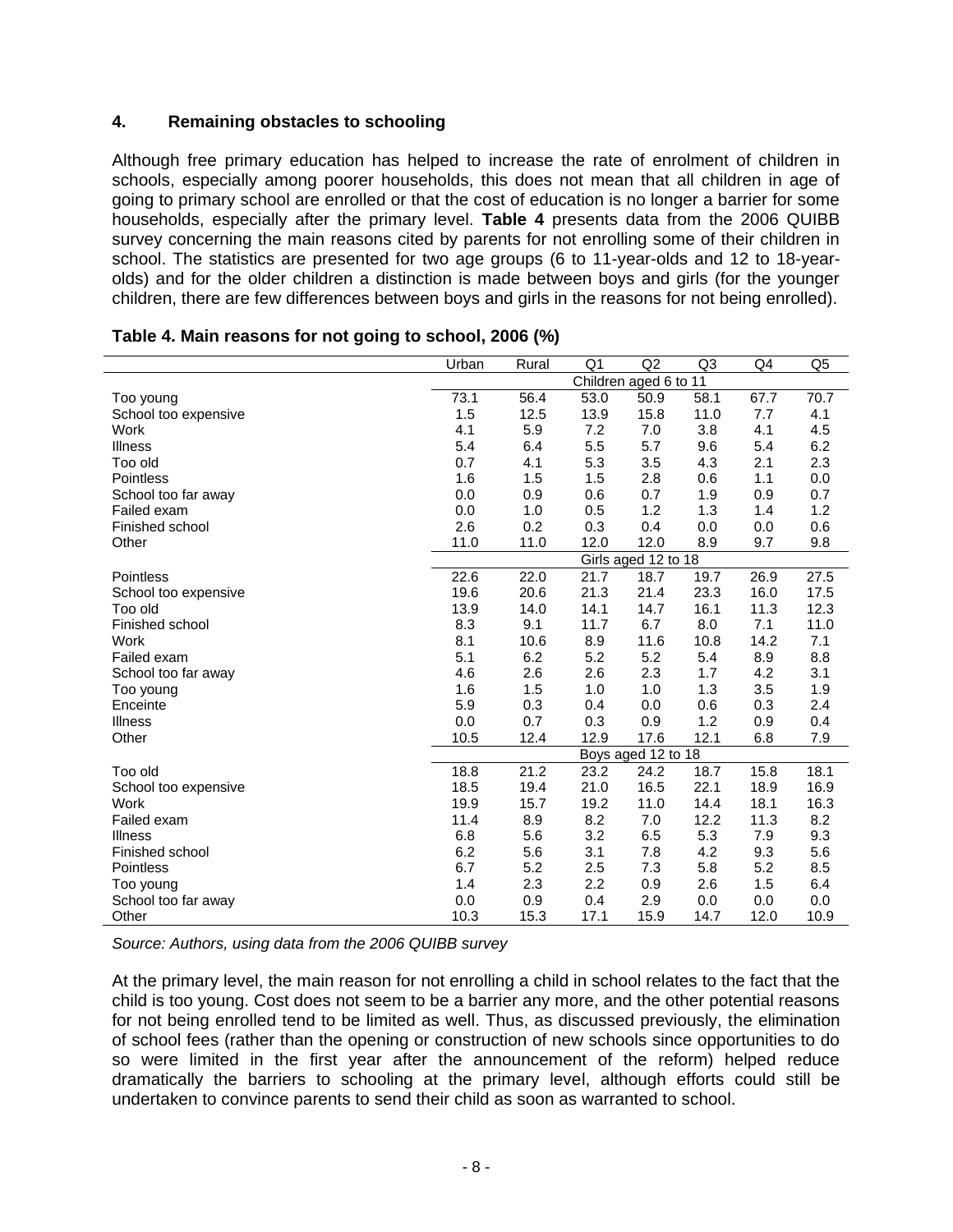The situation is very different at the secondary level, as proxied by the data for children aged 12 to 18 (some of these children are still in primary school due to repetition or late entry, but these are a minority among the group as a whole). For girls, the main reason for not being enrolled in school is that this is "pointless", meaning probably that the learning that takes place in the classroom or the prospects from having a better life through secondary schooling are limited. The proportion of parents not sending their children to school due to the perception that this is pointless is significantly smaller for boys, but still not negligible, at 8.5% of the sample. For boys, a more important reason for not sending the child to school is that he may be too old (even though the child is of secondary schooling age), and this affects 18.1% of the boys not enrolled (12.3% for the girls). In addition, for 11.0% of girls and 5.6% of boys not enrolled, the fact that children are considered by their parents as having finished school (which in all likelihood means that the child has completed primary school) is mentioned as the reason for not being enrolled.

Apart from age and ineffective learning or learning that is not useful according to parental perceptions, the main reason for not being enrolled at the secondary level is cost. First, the fact that schools are too expensive is mentioned for 17.5% of the girls, and 16.9% of the boys not enrolled, but in addition the need to work which captures the opportunity cost of schooling is also mentioned as a key reason for not enrolling, for 7.1% of girls and a much larger 16.3% of boys. Still another important reason for not being enrolled is the failure in examinations, which probably refers to the national competitive examination at the end of primary school necessary to transition from primary to secondary school. This affects 8.8% of girls and 8.2% of boys. By contrast, other reasons such as the distance to schools, the fact of being pregnant for girls, or an illness are cited only by a minority of parents as key reasons for not enrolling their children.

The perceptions by parents, including on the usefulness of schooling, make sense given the limited learning that takes place at both the primary and secondary school levels. This poor performance is related to a wide range of issues, many of which have been identified in the country's Poverty Reduction Strategy and the progress reports to-date on its implementation (Republic of Burundi, 2006, 2008, 2009), as well as in the education status report completed by the World Bank (2006). Some of the issues relate to the practice of double shifts, whereby students attend school for only a half day (generating only a total of 600 hours/year of teaching at the primary level). Materials available for children also remain limited, with a 2007 Public Expenditure Tracking Survey suggesting that only 2% of all public primary schools have a library or a pharmacy, half have a teacher's office, one in ten has a cafeteria, less than 5% have electricity, and only a third has access to drinking water. The Public Expenditure Tracking Survey also revealed that teacher absenteeism remained high at about 25%. As for the studentteacher ratio, it remains above 50 despite the addition of new teachers in recent years, and the student-classroom ratio is even higher at 84 nationally. These conditions indeed contribute to limited learning as well as high repetition and drop-out rates in primary schools.

## **5. Conclusion**

Remarkable progress has been made in terms of the primary school enrolment rate in Burundi since the decision was taken in September 2005 to make public primary education free. This decision was a key step in getting children back to school after two decades of conflict. This does not mean however that the education system in Burundi no longer needs to improve. The rates of secondary school enrolment remain very low and, in the years to come, it will be important to observe if the progress made at primary level continues at secondary level. Major differences still exist between the enrolment rates of poor children and rich children and between boys and girls. The increase in the number of children enrolled in school has also probably yielded a negative effect on the quality of teaching, as the number of children per class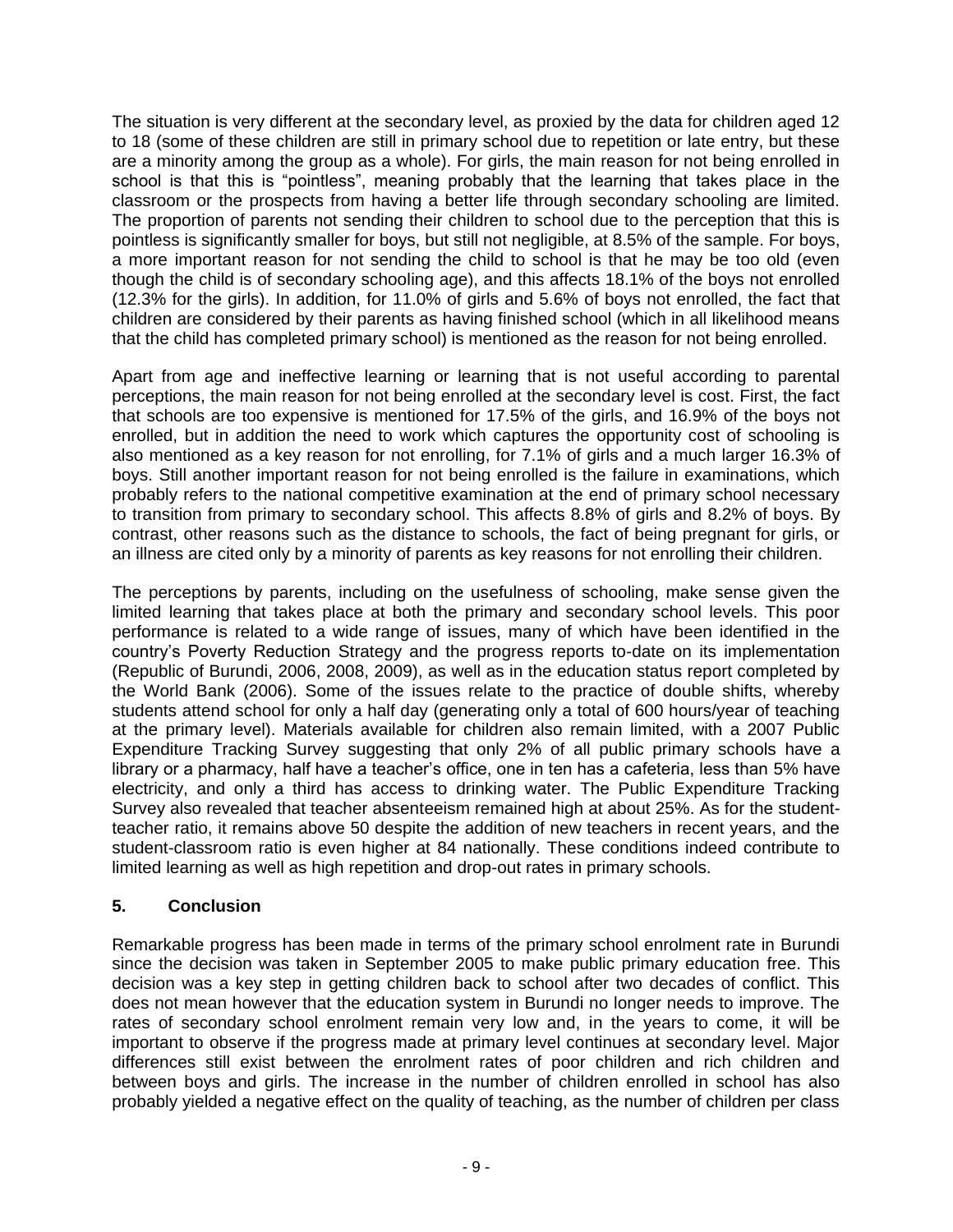is now especially high despite efforts by the government to hire teachers and build classrooms. As the country is preparing its second poverty reduction strategy, in addition to administrative data and the analysis presented here, it is now essential to collect more detailed data concerning both achievement and attainment, with a view to identifying the actions to be implemented in order to ensure the continued improvement in the performance of the education system in Burundi.